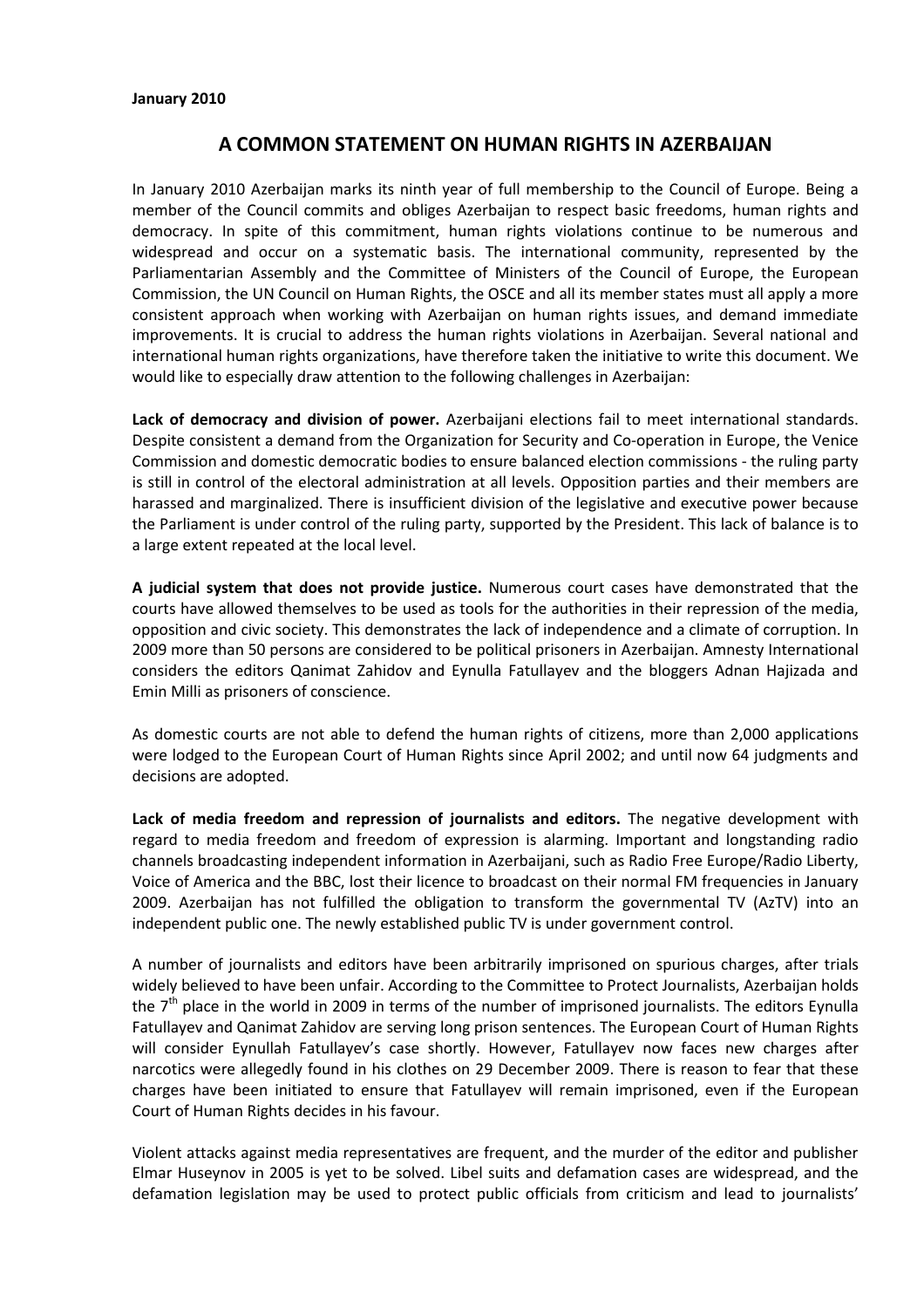intimidation and self-censorship. Last year, defamation cases were issued against the human rights defenders Leila Yunus and Integam Aliyev.

The widely publicised case of the bloggers Adnan Hajizade and Emin Abdullaev (Milli) resulted in a two and two and a half years' imprisonment respectively on charges of hooliganism in November 2009. The bloggers were beaten and then imprisoned, accused of hooliganism. The charges are seen to be fabricated to punish their non-violent dissenting views. The Council of Europe Parliamentary Assembly rapporteurs on Azerbaijan called the sentence '*a major setback to freedom of expression in Azerbaijan and*  a serious setback on the country's path to democratisation<sup>, 1</sup>.

**Freedom of Assembly and association.** Demonstrations in the aftermath of the presidential elections in 2003, and parliamentary elections in 2005 were violently dispersed by the police. In June 2008, President Ilham Aliyev stated, in an address to the Police Academy, that none of the police officers involved in the violence in October 2003 and November 2005 should be punished. Since November 2005, the authorities have restricted individuals' right to freedom of peaceful assembly. Attempts to stage pickets in May and July 2009 were violently dispersed.

Over the last two years, organizations have been closed down or denied registration, evicted from their offices and faced with inspections. The adoption of the amendments to the NGO law in June 2009 by the Parliament, allows authorities to put NGOs under increased government control. According to a new decree issued in December 2009, all grant contracts should be registered within the Ministry of Justice before any activity will take place. In reality it means that no grant proposal will be implemented without prior adoption of Ministry of Justice.

**The excessive use of torture and the right to life.** Torture and ill treatment are widespread in police stations and detention facilities. A court has never refused to accept evidence obtained through unlawful methods. Despite Azerbaijan's firm commitment to ensuring basic freedoms as a member state of the Council of Europe, incidents are not investigated appropriately and law-enforcement officers, suspected of being responsible for acts of torture, are not prosecuted for ill treatment, but instead charged with "minor, serious harm to health". Even after the judgments issued by the European Court of Human Rights in the Hummatov, Mammadov and the Muradova cases, the culture of impunity allows the perpetrators to go unpunished. The Ombudsperson lacks the level of independence to be the national institution responsible for investigating complaints of torture and other human rights violations, as well as to serve as the National Prevention Mechanism. The cases of the death in custody of Novruzali Mammadov (August 2009), Faina Kungurova (November 2007) and Mahir Mustafayev (December 2006), state the need for urgent independent medical examinations and treatment in prisons. The UN Committee Against Torture is concerned about numerous reports of forced confinement of persons for reasons other than medical ones in psychiatric hospitals in Nakhchivan.

**Repression in the autonomous republic of Nakhchivan.** In Nakhchivan, political opponents are more harassed than in other regions, and civil society, independent media and ordinary citizens remain under constant intimidation by the authorities and live in deep poverty. In the beginning of January 2010, public protest against police abuse and violence caused a wave of arrests in the village of Bananiyar, where several people were forcibly placed in psychiatric hospital. Diplomats, journalists and human rights defenders, including the winner of the Rafto Award, journalist Malahat Nasibova, have been denied access to the village by the local authorities.

**Lack of transparency and widespread corruption in the Azerbaijani economy**. Although some improvement has been made in relation to the disclosure of oil and gas revenues, the overall economy of the government of Azerbaijan lacks transparency. Twenty-five per cent of the population still lives below the UN poverty line despite a record increase in income gained from the national extractive industries. Azerbaijan is also in the lower tier of Transparency Internationals' list of the most corrupt

 $\overline{a}$ 

<sup>1</sup> http://assembly.coe.int/ASP/Press/StopPressView.asp?ID=2261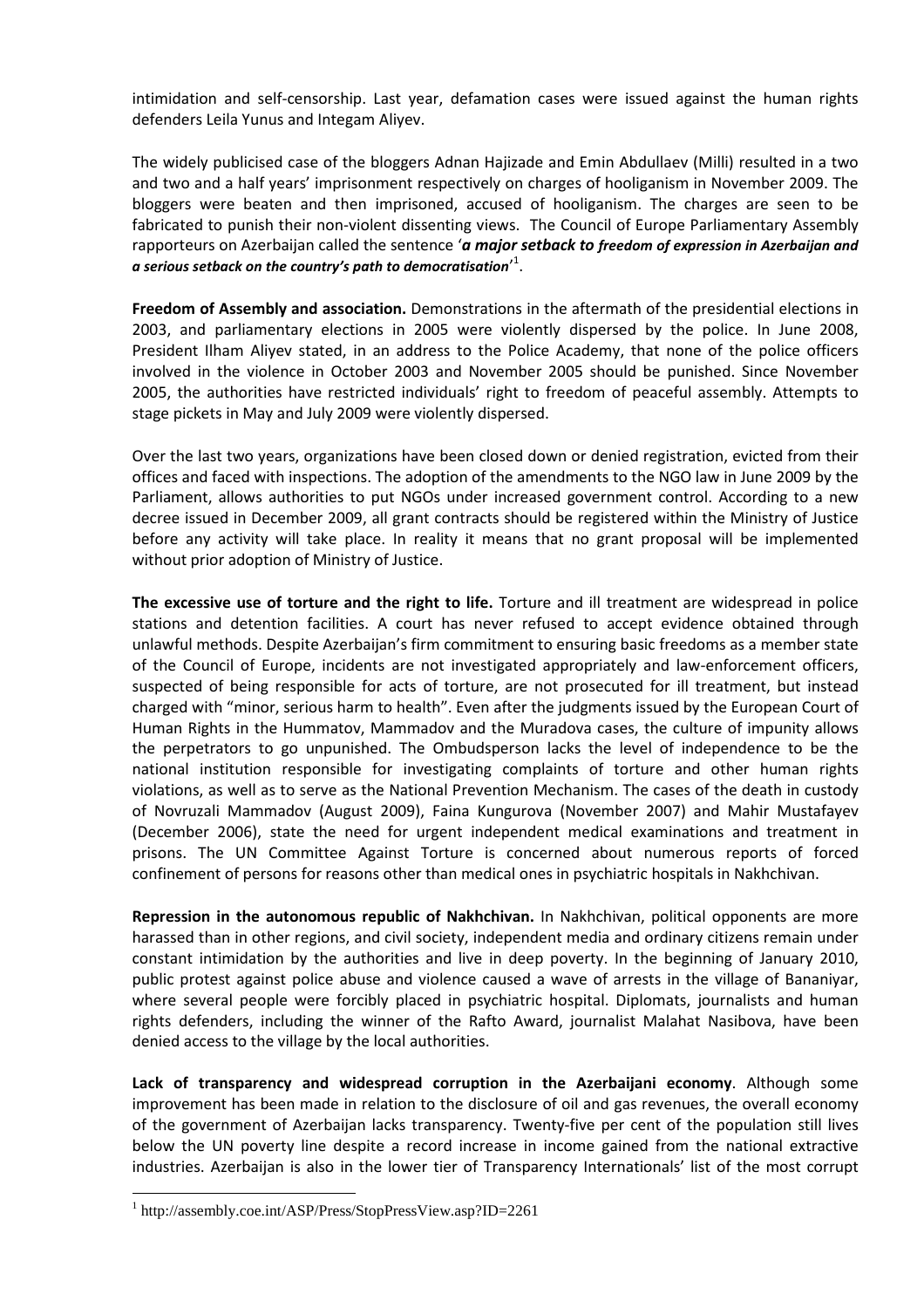countries in the world. Despite a progressive law on access to information, adopted in 2005, a culture of secrecy has prevented the law from being effectively implemented.

The human rights concerns listed above illustrate the systematic human rights violations in Azerbaijan. These are some of the main concerns the international community shall raise with the Azerbaijani government, demonstrating the absolute necessity of addressing these violations and establishing conditions for a further long-term political and economic relationship with the government of Azerbaijan.

We urge the Government of Azerbaijan to:

- To fulfil its obligation to hold free and fair elections in Azerbaijan, including amending the Electoral Code to create balanced electoral commissions and allow electoral campaigns under equal and fair conditions.
- Carefully study and implement the recent recommendations made by the Council of Europe Committee for the Prevention of Torture and the UN Committee Against Torture.
- Make sure that the decisions of the European Court of Human Rights are implemented nationally, with respect to individual cases and, in general, to solve the root causes that led to the decisions and recommendations.
- Create conditions so that the courts can operate freely and independently, to investigate all claims of violence against defendants and deaths in custody and to bring those officials responsible for this violence to justice.
- Take effective measures to ensure that the Ombudsperson's Office is in practice a functioning, independent body, in compliance with the Paris Principles, relating to the status of national institutions of human rights.
- Honour its commitment to release all political prisoners and journalists, and to stop using the courts for imprisoning critics and opponents. As prisoners of conscience, Emin Milli and Adnan Hajizada should be released immediately and unconditionally.
- Decriminalise defamation and insult and abolish all special protection for public officials, and refrain from imprisoning government critics on the basis of politically motivated charges.
- Effectively protect media workers against attempts on their integrity and life, and to pay special attention and react consistently to such actions.
- Allow and respect freedom of association and assembly, including revision of relevant legislation in which the recommendations from the Venice Commission are taken into consideration.
- To increase and broaden the dialogue with the civil society, represented by different media and human rights organizations.
- Initiate an impartial investigation into the mass arrests in the Bananyiar village in Nakhchivan and give journalists and human rights defenders the ability to operate freely in the region.
- In all circumstances, ensure respect for human rights and fundamental freedoms in accordance with the Universal Declaration of Human Rights, the UN Covenant of Political and Civic Rights, and the European Convention of Human Rights. To comply with all the provisions of the Declaration on the Rights and Responsibility of Individuals, Groups and Organs of Society to Promote and Protect Universally Recognized Human Rights and Fundamental Freedoms.
- We urge the International community, represented by the Parliamentarian Assembly and the Committee of Ministers of the Council of Europe, the European Commission, the UN Council on Human Rights, the OSCE and all its member states.
- To call upon the Azerbaijani authorities to take the Concluding Observation of the UN Committee on Human Rights (August 2009) and the UN Committee Against Torture (November 2009) into consideration and implement them nationally.